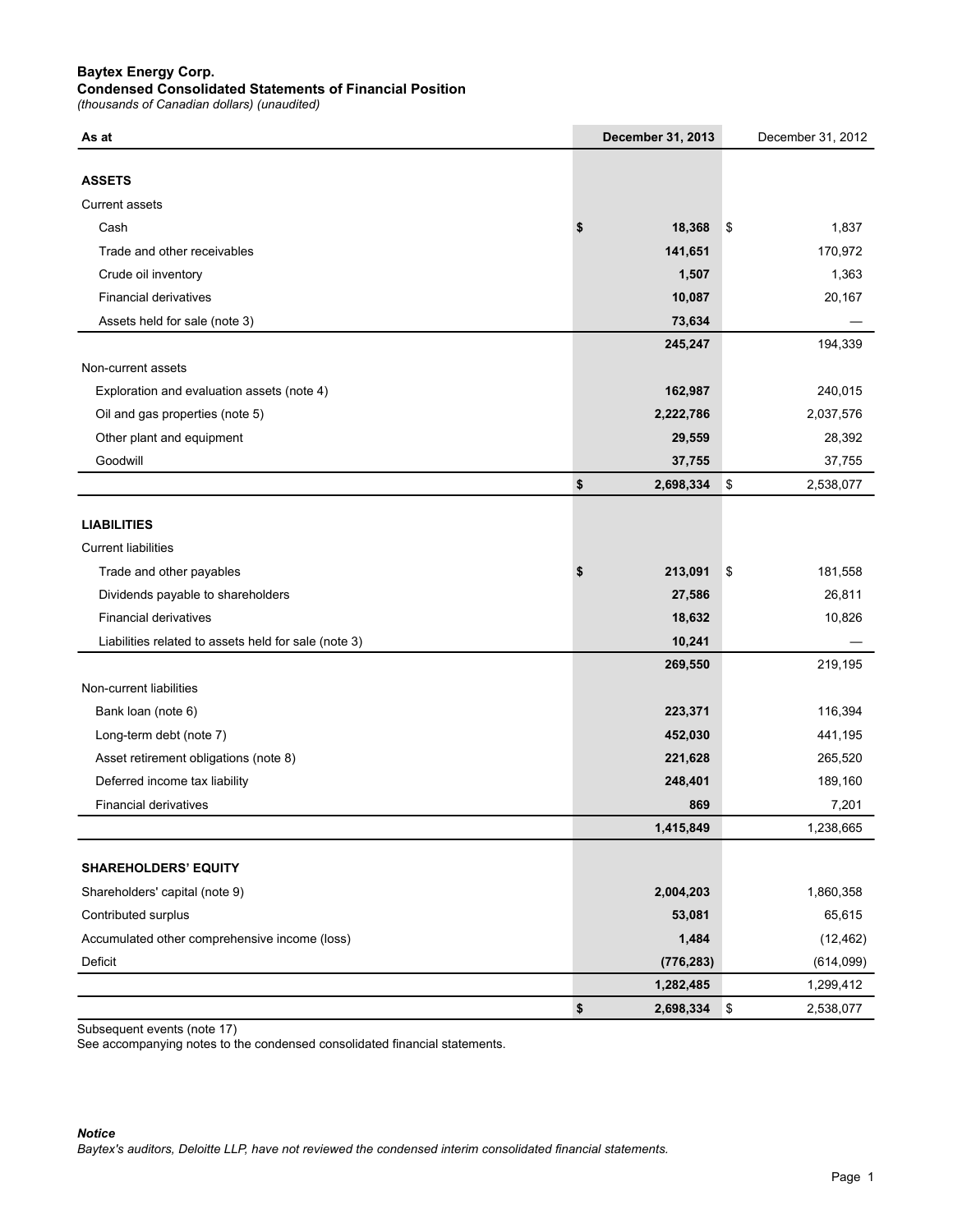# **Baytex Energy Corp. Condensed Consolidated Statements of Income and Comprehensive Income**

*(thousands of Canadian dollars, except per common share amounts) (unaudited)* 

|                                                      |               | Three Months Ended December 31<br>Years Ended December 31 |    |           |    |            |
|------------------------------------------------------|---------------|-----------------------------------------------------------|----|-----------|----|------------|
|                                                      | 2013          | 2012                                                      |    | 2013      |    | 2012       |
| Revenues, net of royalties (note 13)                 | \$<br>269,347 | 244,332<br>\$                                             | \$ | 1,115,410 | \$ | 1,024,949  |
| <b>Expenses</b>                                      |               |                                                           |    |           |    |            |
| Production and operating                             | 68,739        | 60,028                                                    |    | 275,519   |    | 232,375    |
| Transportation and blending                          | 38,087        | 53,287                                                    |    | 158,841   |    | 207,240    |
| Exploration and evaluation (note 4)                  | 2,549         | 2,719                                                     |    | 10,286    |    | 12,202     |
| Depletion and depreciation                           | 89,446        | 83,263                                                    |    | 328,953   |    | 297,797    |
| General and administrative                           | 12,401        | 12,407                                                    |    | 45,461    |    | 44,646     |
| Share-based compensation (note 10)                   | 4,817         | 7,724                                                     |    | 32,341    |    | 36,684     |
| Financing costs (note 14)                            | 12,477        | 12,236                                                    |    | 50,335    |    | 47,191     |
| (Gain) loss on financial derivatives (note 16)       | (5, 383)      | (13,598)                                                  |    | 13,132    |    | (61, 554)  |
| Foreign exchange loss (gain) (note 15)               | 2,829         | (503)                                                     |    | 3,906     |    | (4, 739)   |
| (Gain) loss on divestiture of oil and gas properties | (22)          | 207                                                       |    | (21, 011) |    | (172, 545) |
| Charge on redemption of long-term debt (note 7)      |               |                                                           |    |           |    | 9,261      |
|                                                      | 225,940       | 217,770                                                   |    | 897,763   |    | 648,558    |
| Net income before income taxes                       | 43,407        | 26,562                                                    |    | 217,647   |    | 376,391    |
| Income tax expense (note 12)                         |               |                                                           |    |           |    |            |
| Current income tax (recovery) expense                |               | (3, 467)                                                  |    | (6, 821)  |    | 10,162     |
| Deferred income tax expense (recovery)               | 12,234        | (1,591)                                                   |    | 59,623    |    | 107,598    |
|                                                      | 12,234        | (5,058)                                                   |    | 52,802    |    | 117,760    |
| Net income attributable to shareholders              | \$<br>31,173  | \$<br>31,620                                              | \$ | 164,845   | \$ | 258,631    |
| Other comprehensive income (loss)                    |               |                                                           |    |           |    |            |
| Foreign currency translation adjustment              | 8,206         | 3,961                                                     |    | 13,946    |    | (8,916)    |
| <b>Comprehensive income</b>                          | \$<br>39,379  | \$<br>35,581                                              | \$ | 178,791   | \$ | 249,715    |
| Net income per common share (note 11)                |               |                                                           |    |           |    |            |
| Basic                                                | \$<br>0.26    | \$<br>0.26                                                | \$ | 1.33      | \$ | 2.16       |
| Diluted                                              | \$<br>0.25    | 0.26<br>\$                                                | \$ | 1.32      | \$ | 2.12       |
| Weighted average common shares (note 11)             |               |                                                           |    |           |    |            |
| <b>Basic</b>                                         | 125,029       | 121,397                                                   |    | 123,749   |    | 119,959    |
| <b>Diluted</b>                                       | 126.453       | 122,895                                                   |    | 125,394   |    | 121,823    |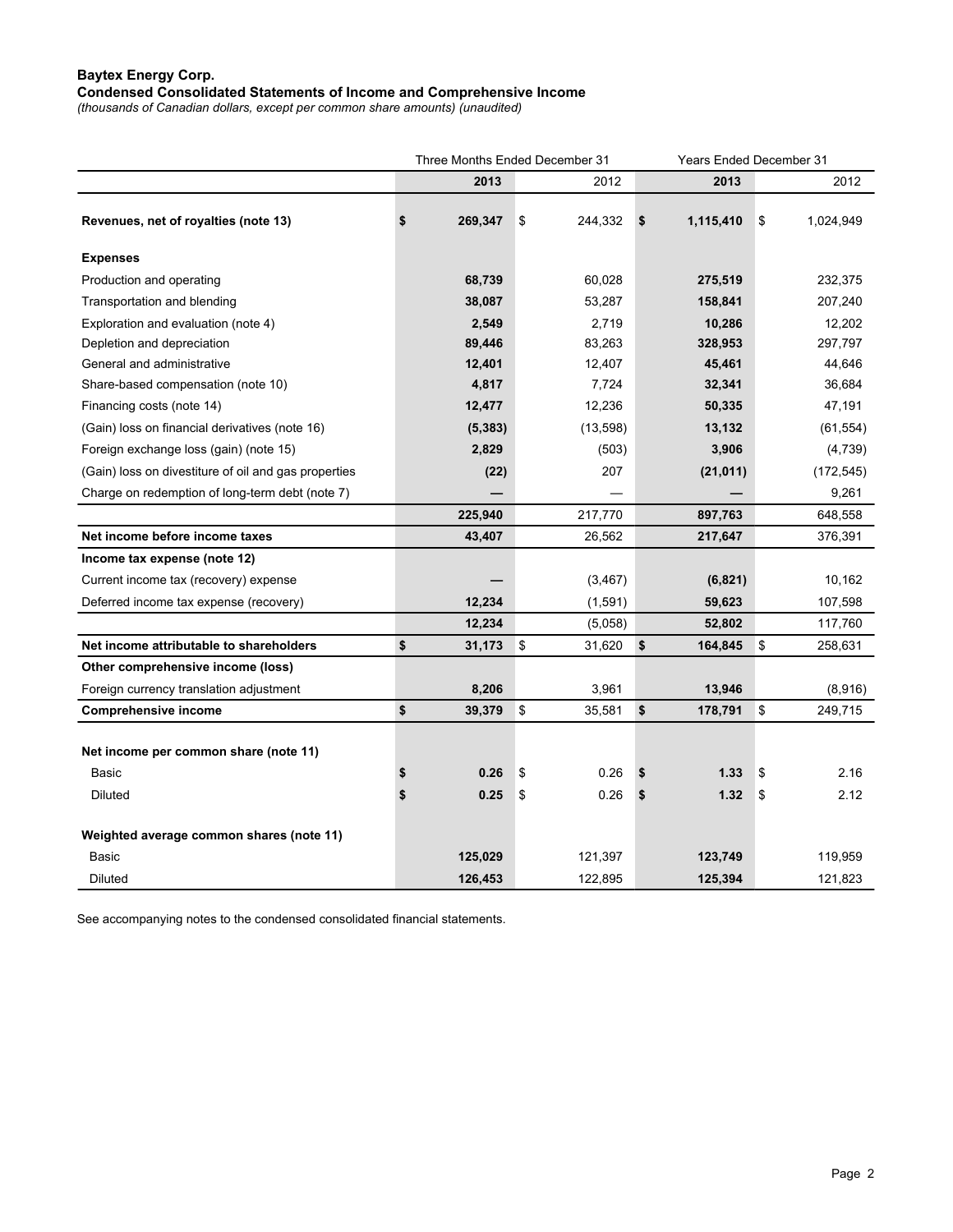#### **Baytex Energy Corp. Condensed Consolidated Statements of Changes in Equity**

*(thousands of Canadian dollars) (unaudited)*

|                                               |                          |                                | Accumulated<br>other           |                  |          |                     |
|-----------------------------------------------|--------------------------|--------------------------------|--------------------------------|------------------|----------|---------------------|
|                                               | Shareholders'<br>capital | Contributed<br>$surplus^{(1)}$ | comprehensive<br>income (loss) | Deficit          |          | <b>Total equity</b> |
| Balance at December 31, 2011                  | \$<br>1,680,184          | \$<br>85,716                   | \$<br>$(3,546)$ \$             | $(555, 620)$ \$  |          | 1,206,734           |
| Dividends to shareholders                     |                          |                                |                                | (317, 110)       |          | (317, 110)          |
| Exercise of share rights                      | 58,540                   | (36,667)                       |                                |                  |          | 21,873              |
| Vesting of share awards                       | 20,118                   | (20, 118)                      |                                |                  |          |                     |
| Share-based compensation                      |                          | 36,684                         |                                |                  |          | 36,684              |
| Issued pursuant to dividend reinvestment plan | 101,516                  |                                |                                |                  |          | 101,516             |
| Comprehensive income for the period           |                          |                                | (8,916)                        | 258,631          |          | 249,715             |
| <b>Balance at December 31, 2012</b>           | \$<br>1,860,358          | \$<br>65,615                   | \$<br>(12, 462)                | \$<br>(614,099)  | <b>S</b> | 1,299,412           |
| Dividends to shareholders                     |                          |                                |                                | (327, 029)       |          | (327, 029)          |
| Exercise of share rights                      | 30,919                   | (20, 333)                      |                                |                  |          | 10,586              |
| Vesting of share awards                       | 24,542                   | (24, 542)                      |                                |                  |          |                     |
| Share-based compensation                      |                          | 32,341                         |                                |                  |          | 32,341              |
| Issued pursuant to dividend reinvestment plan | 88,384                   |                                |                                |                  |          | 88,384              |
| Comprehensive income for the period           |                          |                                | 13,946                         | 164,845          |          | 178,791             |
| Balance at December 31, 2013                  | \$<br>2,004,203          | \$<br>53,081                   | \$<br>1,484                    | \$<br>(776, 283) | <b>S</b> | 1,282,485           |

 *(1) Share-based compensation is accumulated in contributed surplus.*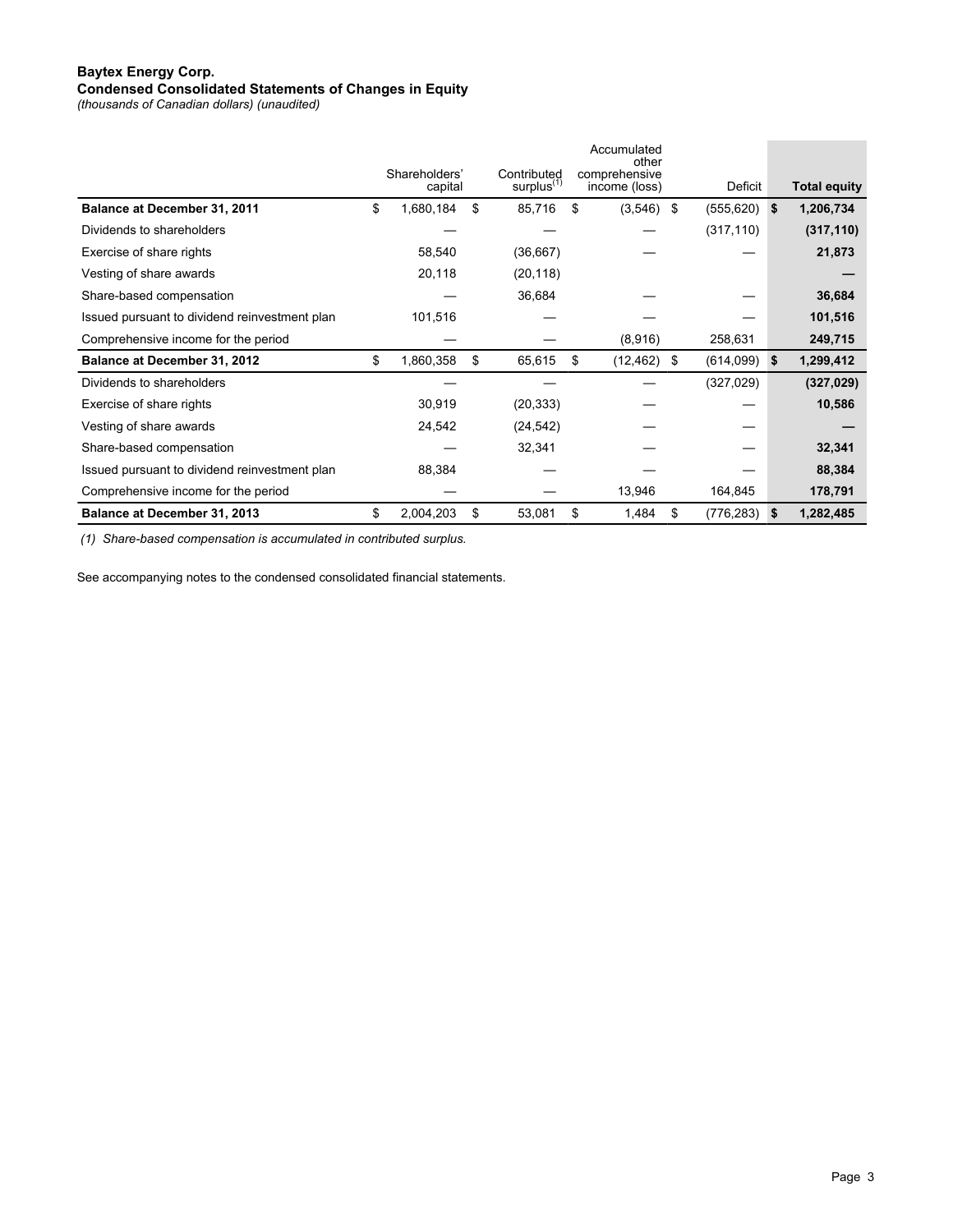#### **Baytex Energy Corp. Condensed Consolidated Statements of Cash Flows**

*(thousands of Canadian dollars) (unaudited)*

|                                                           |                 | Three Months Ended December 31 |            | <b>Years Ended December 31</b> |            |
|-----------------------------------------------------------|-----------------|--------------------------------|------------|--------------------------------|------------|
|                                                           | 2013            |                                | 2012       | 2013                           | 2012       |
|                                                           |                 |                                |            |                                |            |
| <b>CASH PROVIDED BY (USED IN):</b>                        |                 |                                |            |                                |            |
| <b>Operating activities</b>                               |                 |                                |            |                                |            |
| Net income for the period                                 | 31,173 \$       |                                | 31,620 \$  | 164,845 \$                     | 258,631    |
| Adjustments for:                                          |                 |                                |            |                                |            |
| Share-based compensation (note 10)                        | 4,817           |                                | 7,724      | 32,341                         | 36,684     |
| Unrealized foreign exchange loss (gain) (note 15)         | 5,122           |                                | 1,701      | 9,828                          | (1,533)    |
| Exploration and evaluation                                | 2,549           |                                | 2,719      | 10,286                         | 12,202     |
| Depletion and depreciation                                | 89,446          |                                | 83,263     | 328,953                        | 297,797    |
| Unrealized loss (gain) on financial derivatives (note 16) | 212             |                                | 3,235      | 11,905                         | (32, 808)  |
| (Gain) loss on divestitures of oil and gas properties     | (22)            |                                | 207        | (21, 011)                      | (172, 545) |
| Current income tax (recovery) expense on divestiture      |                 |                                | (3, 467)   |                                | 10,162     |
| Deferred income tax expense (recovery)                    | 12,234          |                                | (1,591)    | 59,623                         | 107,598    |
| Charge on redemption of long-term debt (note 7)           |                 |                                |            |                                | 9,261      |
| Financing costs (note 14)                                 | 12,477          |                                | 12,236     | 50,335                         | 47,191     |
| Change in non-cash working capital                        | 24,781          |                                | 27,780     | 3,447                          | 11,570     |
| Asset retirement obligations settled (note 8)             | (3,886)         |                                | (4, 552)   | (12,076)                       | (6,905)    |
|                                                           | 178,903         | 160,875                        |            | 638,476                        | 577,305    |
|                                                           |                 |                                |            |                                |            |
| <b>Financing activities</b>                               |                 |                                |            |                                |            |
| Payment of dividends                                      | (60, 752)       |                                | (53, 907)  | (237, 869)                     | (214, 720) |
| (Decrease) increase in bank loan                          | (21, 280)       |                                | (65, 391)  | 106,977                        | (195, 566) |
| Proceeds from issuance of long-term debt                  |                 |                                | (71)       |                                | 293,690    |
| Redemption of long-term debt                              |                 |                                |            |                                | (156, 863) |
| Issuance of common shares (note 9)                        | 3,174           |                                | 3,410      | 10,586                         | 21,873     |
| Interest paid                                             | (2, 266)        |                                | (3,062)    | (43, 019)                      | (35, 459)  |
|                                                           | (81, 124)       | (119, 021)                     |            | (163, 325)                     | (287, 045) |
| <b>Investing activities</b>                               |                 |                                |            |                                |            |
| Additions to exploration and evaluation assets (note 4)   | (4, 238)        |                                | (1, 310)   | (11, 846)                      | (13, 406)  |
| Additions to oil and gas properties (note 5)              | (80, 822)       |                                | (65, 376)  | (539, 054)                     | (405, 219) |
| Property acquisitions                                     | (3, 132)        | (130, 575)                     |            | (3, 168)                       | (144, 042) |
| Corporate acquisition                                     |                 |                                |            | (3,586)                        |            |
| Proceeds from divestiture of oil and gas properties       | 874             |                                | (1,222)    | 45,836                         | 314,978    |
| Current income tax expense on divestiture                 |                 |                                | 3,467      |                                | (10, 162)  |
| Additions to other plant and equipment, net of disposals  | 673             |                                | 2,783      | (4, 059)                       | (6, 338)   |
| Change in non-cash working capital                        | 7,184           |                                | (45, 220)  | 59,269                         | (24, 662)  |
|                                                           | (79, 461)       | (237, 453)                     |            | (456, 608)                     | (288, 851) |
| Impact of foreign currency translation on cash balances   | (265)           |                                | (294)      | (2,012)                        | (7, 419)   |
| Change in cash                                            | 18,053          | (195, 893)                     |            | 16,531                         | (6,010)    |
| Cash, beginning of period                                 | 315             | 197,730                        |            | 1,837                          | 7,847      |
| Cash, end of period                                       | \$<br>18,368 \$ |                                | $1,837$ \$ | 18,368 \$                      | 1,837      |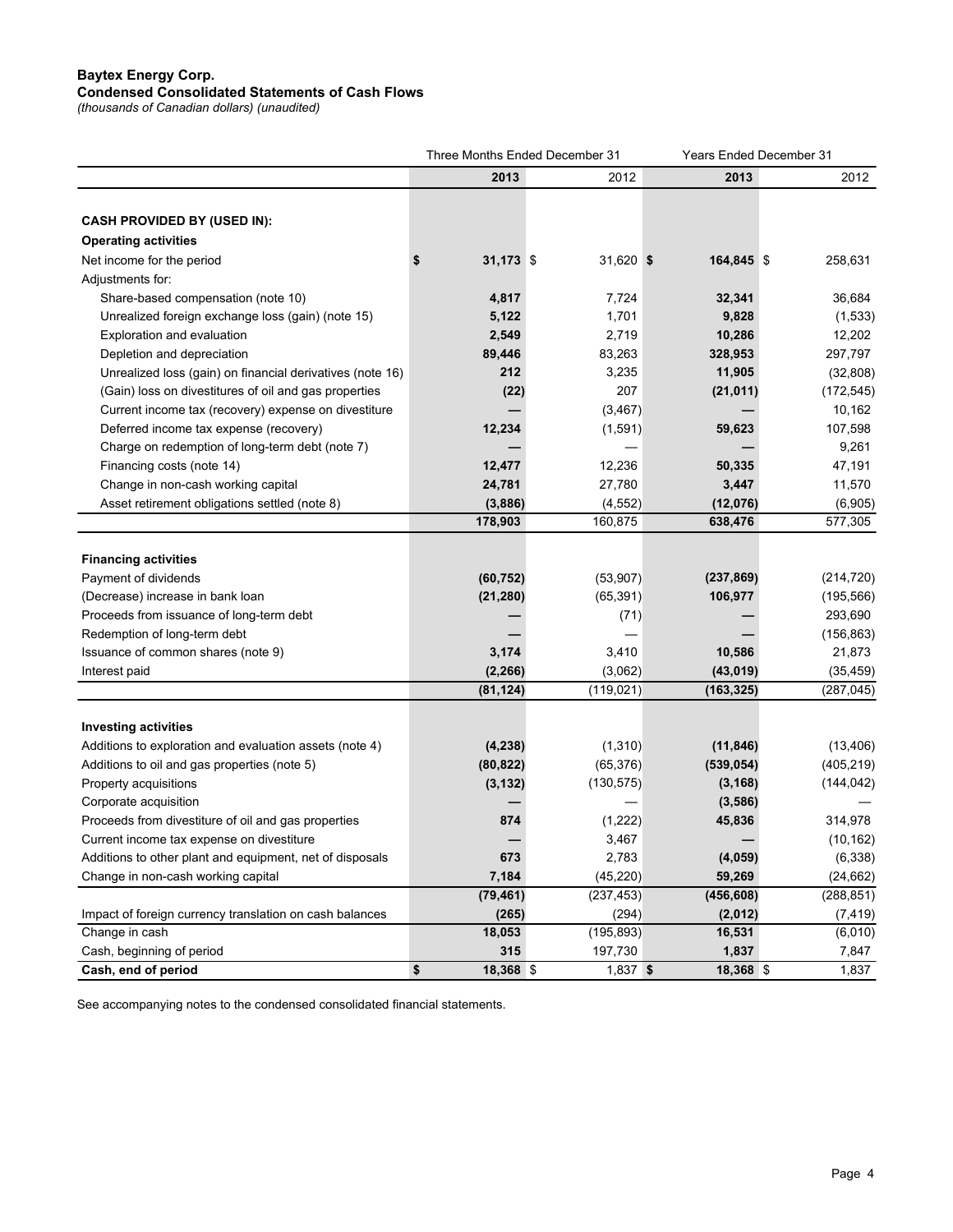#### **Baytex Energy Corp. Notes to the Condensed Consolidated Financial Statements** As at and for the three months and year ended December 31, 2013 and 2012

*(all tabular amounts in thousands of Canadian dollars, except per common share amounts) (unaudited)*

# **1. REPORTING ENTITY**

Baytex Energy Corp. (the "Company" or "Baytex") is an oil and gas corporation engaged in the acquisition, development and production of oil and natural gas in the Western Canadian Sedimentary Basin and the United States. The Company's common shares are traded on the Toronto Stock Exchange and the New York Stock Exchange under the symbol BTE. The Company's head and principal office is located at 2800, 520 – 3rd Avenue S.W., Calgary, Alberta, T2P 0R3, and its registered office is located at 2400, 525 – 8th Avenue S.W., Calgary, Alberta, T2P 1G1.

## **2. BASIS OF PRESENTATION**

The condensed interim unaudited consolidated financial statements ("consolidated financial statements") have been prepared in accordance with International Accounting Standards ("IAS") 34, Interim Financial Reporting, as issued by the International Accounting Standards Board. These consolidated financial statements do not include all the necessary annual disclosures as prescribed by International Financial Reporting Standards ("IFRS") and should be read in conjunction with the annual audited consolidated financial statements as of December 31, 2013.

The consolidated financial statements were approved by the Board of Directors of Baytex on March 12, 2014.

The consolidated financial statements have been prepared on the historical cost basis, except for derivative financial instruments which have been measured at fair value. The consolidated financial statements are presented in Canadian dollars, which is the Company's functional currency. All financial information is rounded to the nearest thousand, except per share amounts and when otherwise indicated.

# **3. ASSETS HELD FOR SALE**

In December 2013, the Board of Directors of Baytex approved a proposed transaction with an oil and natural gas company to exchange certain heavy oil assets in Saskatchewan and in return, receive certain heavy oil assets in the Peace River region of Alberta. At December 31, 2013, these assets and related liabilities were measured at carrying amount which was the lower of their carrying amount and estimated fair value less costs to sell. No fair value adjustment was recognized in the period. The Company has not recognized any depletion related to the assets held for sale subsequent to the approval of the proposed exchange. The Company expects to complete the exchange in the first half of 2014. Assets held for sale include \$0.3 million of exploration and evaluation assets, \$73.3 million of oil and gas properties. Liabilities related to assets held for sale include \$10.2 million of asset retirement obligations.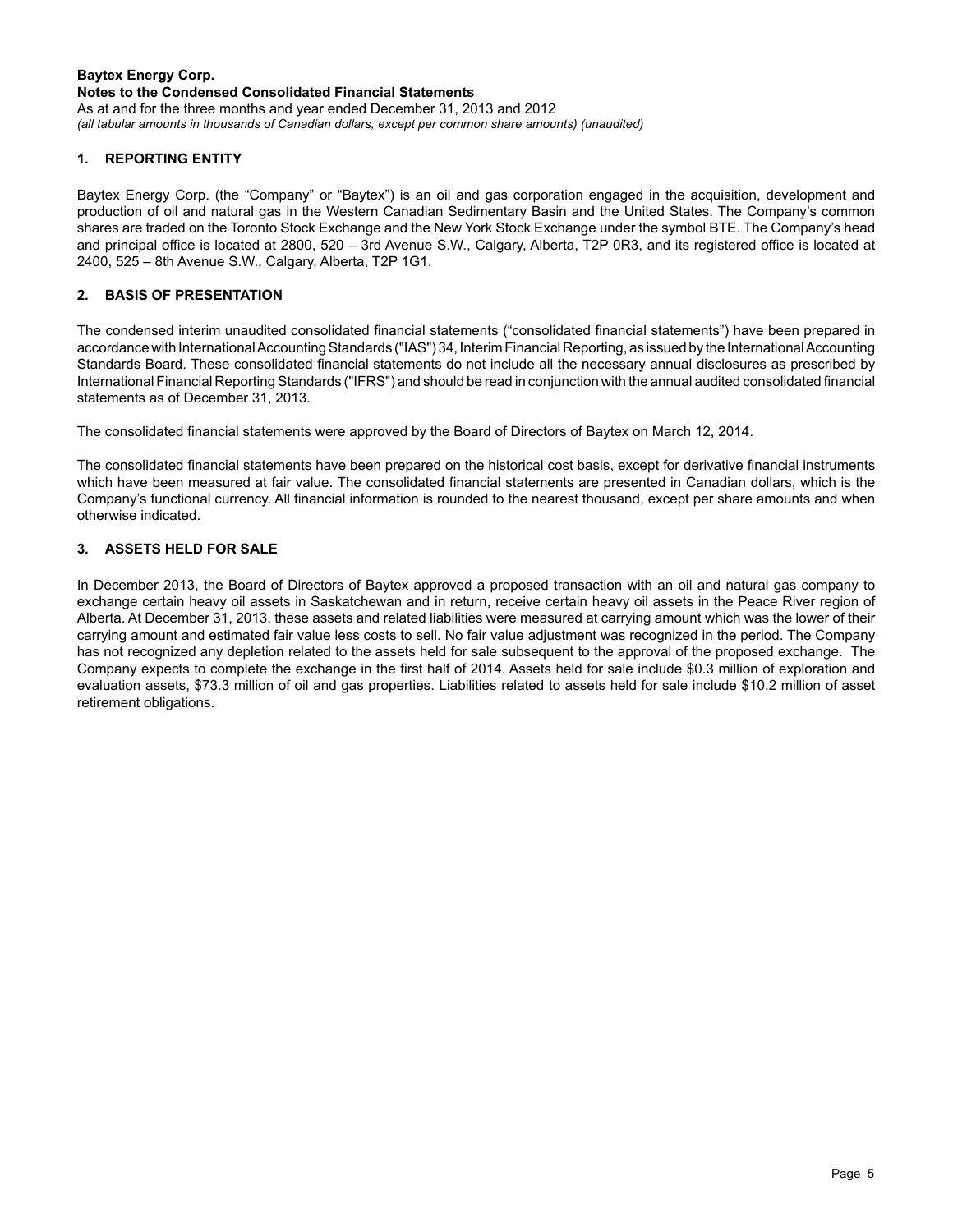# **4. EXPLORATION AND EVALUATION ASSETS**

## **Cost**

| As at December 31, 2011            | \$<br>129,774 |
|------------------------------------|---------------|
| Capital expenditures               | 13,406        |
| Property acquisitions              | 135,772       |
| Exploration and evaluation expense | (12, 202)     |
| Transfer to oil and gas properties | (3,902)       |
| <b>Divestitures</b>                | (22,074)      |
| Foreign currency translation       | (759)         |
| As at December 31, 2012            | \$<br>240,015 |
| Capital expenditures               | 11,846        |
| Property acquisitions              | 3,060         |
| Exploration and evaluation expense | (10, 286)     |
| Transfer to oil and gas properties | (82, 886)     |
| <b>Divestitures</b>                | (1, 109)      |
| Assets held for sale (note 3)      | (305)         |
| Foreign currency translation       | 2,652         |
| As at December 31, 2013            | \$<br>162,987 |

# **5. OIL AND GAS PROPERTIES**

| Cost                                               |                 |
|----------------------------------------------------|-----------------|
| As at December 31, 2011                            | \$<br>2,471,419 |
| Capital expenditures                               | 405,219         |
| Property acquisitions                              | 8,270           |
| Transferred from exploration and evaluation assets | 3,902           |
| Change in asset retirement obligations             | 5,429           |
| <b>Divestitures</b>                                | (133, 447)      |
| Foreign currency translation                       | (2, 483)        |
| As at December 31, 2012                            | \$<br>2,758,309 |
| Capital expenditures                               | 539,054         |
| Property acquisitions                              | 108             |
| Corporate acquisition                              | 100             |
| Transferred from exploration and evaluation assets | 82,886          |
| Assets held for sale (note 3)                      | (110, 386)      |
| Change in asset retirement obligations             | (28, 734)       |
| <b>Divestitures</b>                                | (33,907)        |
| Foreign currency translation                       | 16,338          |
| As at December 31, 2013                            | \$<br>3,223,768 |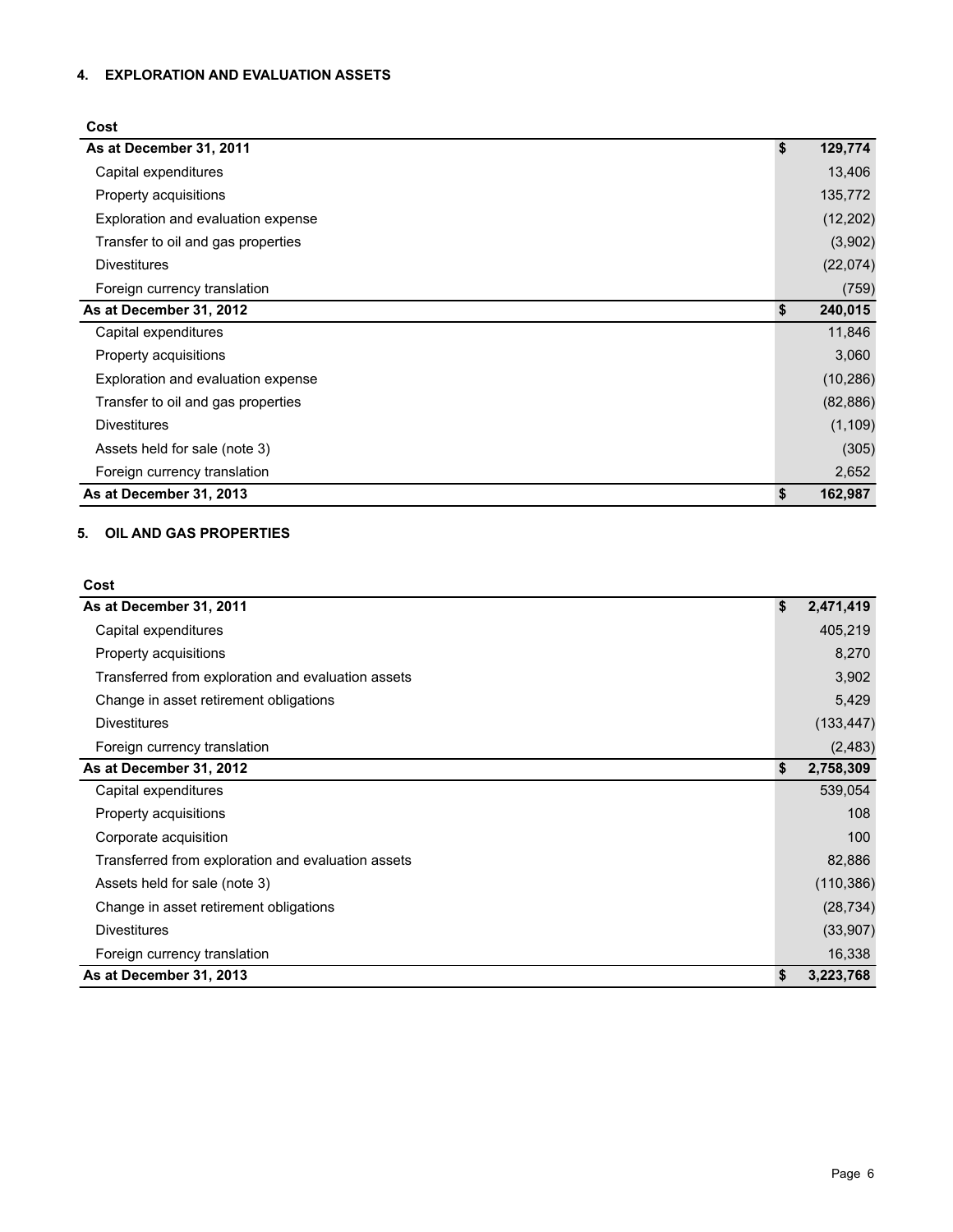| Accumulated depletion         |               |
|-------------------------------|---------------|
| As at December 31, 2011       | \$<br>439,259 |
| Depletion for the period      | 294,623       |
| <b>Divestitures</b>           | (13,089)      |
| Foreign currency translation  | (60)          |
| As at December 31, 2012       | 720,733       |
| Depletion for the period      | 325,793       |
| <b>Divestitures</b>           | (10, 191)     |
| Assets held for sale (note 3) | (37,057)      |
| Foreign currency translation  | 1,704         |
| As at December 31, 2013       | 1,000,982     |

| <b>Carrying value</b>   |           |
|-------------------------|-----------|
| As at December 31, 2012 | 2.037.576 |
| As at December 31, 2013 | 2,222,786 |

### **6. BANK LOAN**

**Accumulated depletion**

| As at     | <b>December 31, 2013</b> | December 31, 2012 |
|-----------|--------------------------|-------------------|
| Bank loan | 223,371                  | 16,394            |

The Company's wholly-owned subsidiary, Baytex Energy Ltd. ("Baytex Energy"), has established a \$40.0 million extendible operating loan facility with a chartered bank and an \$810.0 million extendible syndicated loan facility with a syndicate of chartered banks, each of which constitute a revolving credit facility that is extendible annually for a 1, 2, 3 or 4 year period (subject to a maximum four-year term at any time). On June 4, 2013, Baytex Energy reached agreement with its lending syndicate to amend the credit facilities to (i) increase the amount available under the extendible syndicated loan facility to \$810.0 million (from \$660.0 million), (ii) extend the maximum term of the revolving period for both the operating and syndicated loan facilities to four years (from three years) and, (iii) extend the maturity date of both the operating and syndicated loan facilities to June 14, 2017 (from June 14, 2015). The credit facilities contain standard commercial covenants for facilities of this nature and do not require any mandatory principal payments prior to maturity and Baytex Energy is in compliance with all such covenants. The credit facilities do not require any mandatory principal payments prior to maturity. Advances (including letters of credit) under the credit facilities can be drawn in either Canadian or U.S. funds and bear interest at the agent bank's prime lending rate, bankers' acceptance discount rates or London Interbank Offer Rates, plus applicable margins. The credit facilities are secured by a floating charge over all of Baytex Energy's assets and are guaranteed by Baytex and certain of its material subsidiaries. The credit facilities do not include a term-out feature or a borrowing base restriction. In the event that Baytex Energy does not comply with the covenants under the credit facilities, Baytex's ability to pay dividends to its shareholders may be restricted.

Financing costs for the year ended December 31, 2013 include credit facility amendment fees of \$2.1 million (\$0.8 million for the year ended December 31, 2012). The weighted average interest rate on the bank loan for the year ended December 31, 2013 was 4.61% (3.95% for the year ended December 31, 2012).

## **7. LONG-TERM DEBT**

| As at                                                                                         | <b>December 31, 2013</b> | December 31, 2012 |
|-----------------------------------------------------------------------------------------------|--------------------------|-------------------|
| 6.75% Series B senior unsecured debentures (US\$150,000 – principal) due<br>February 17, 2021 | 157.673                  | 147.305           |
| 6.625% Series C senior unsecured debentures (Cdn\$300,000 - principal) due<br>July 19, 2022   | 294.357                  | 293.890           |
|                                                                                               | 452.030                  | 441.195           |

On July 19, 2012, Baytex issued \$300 million principal amount of Series C senior unsecured debentures bearing interest at 6.625% payable semi-annually with principal repayable on July 19, 2022. These debentures are subordinate to Baytex Energy's bank credit facilities. After July 19 of each of the following years, these debentures are redeemable at the Company's option, in whole or in part, with not less than 30 nor more than 60 days' notice at the following redemption prices (expressed as a percentage of the principal amount of the debentures): 2017 at 103.313%, 2018 at 102.208%, 2019 at 101.104%, and 2020 at 100%. These debentures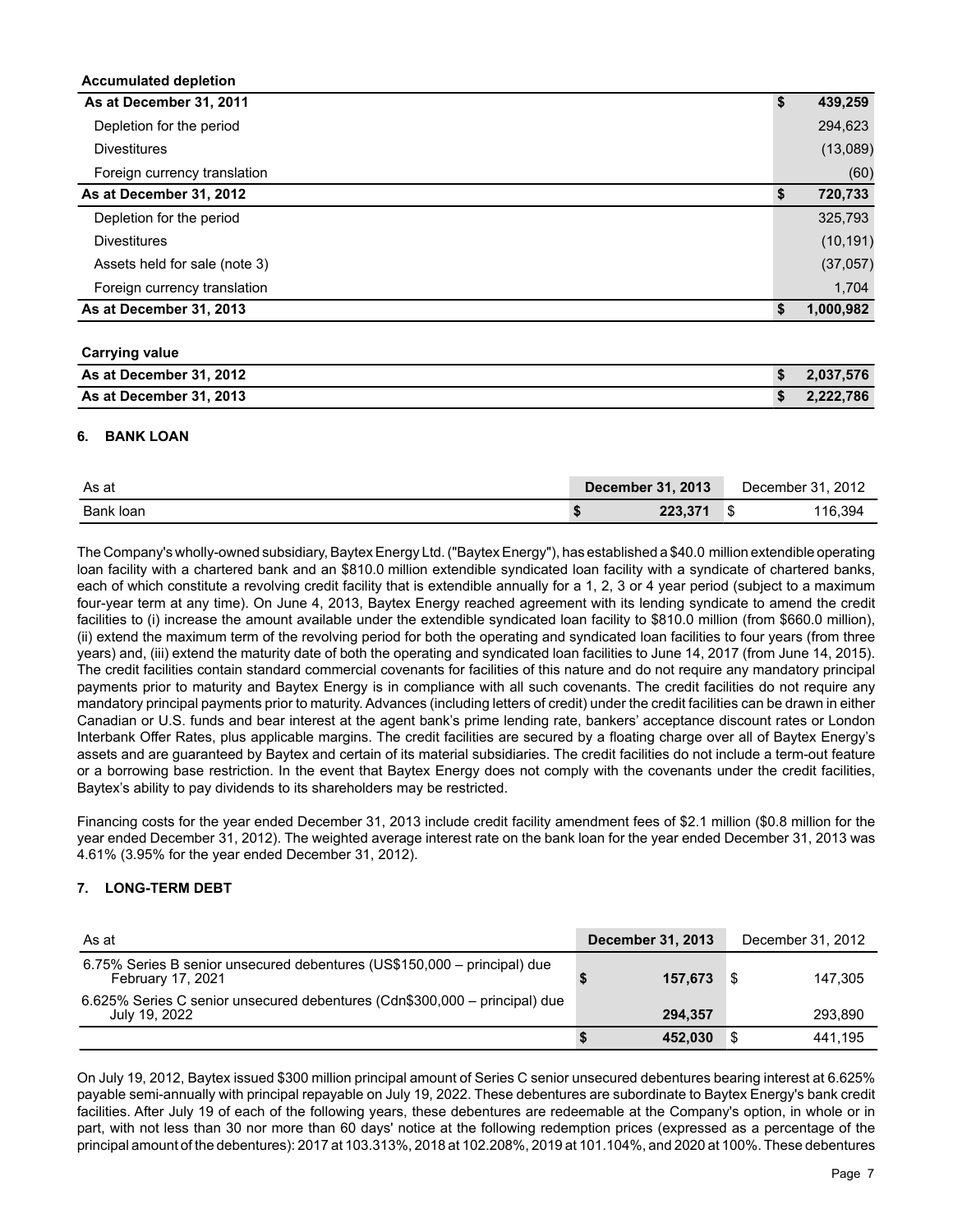are carried at amortized cost, net of a \$6.3 million transaction cost. These debentures accrete up to the principal balance at maturity using the effective interest rate of 6.9%.

On August 26, 2012, Baytex redeemed its 9.15% Series A senior unsecured debentures (\$150 million principal amount) for 104.575% of the principal amount. Acharge on redemption of \$9.3 million has been recorded for the year ended December 31, 2012, consisting of \$6.9 million premium paid to redeem the debentures and \$2.4 million of unaccreted debt issue costs.

Accretion expense on debentures of \$0.2 million has been recorded in financing costs for the three months ended December 31, 2013 (three months ended December 31, 2012 - \$0.2 million) and \$0.7 million for the year ended December 31, 2013 (year ended December 31, 2012 - \$0.6 million).

#### **8. ASSET RETIREMENT OBLIGATIONS**

|                                                      | <b>December 31, 2013</b> | December 31, 2012 |
|------------------------------------------------------|--------------------------|-------------------|
| Balance, beginning of period                         | 265,520                  | 260.411<br>\$     |
| Liabilities incurred                                 | 14.901                   | 7,092             |
| Liabilities settled                                  | (12,076)                 | (6,905)           |
| Liabilities acquired                                 |                          | 1,037             |
| Liabilities divested                                 | (1,409)                  | (2,372)           |
| Accretion                                            | 7,011                    | 6,631             |
| Change in estimate <sup>(1)</sup>                    | (42, 226)                | (328)             |
| Liabilities related to assets held for sale (note 3) | (10, 241)                |                   |
| Foreign currency translation                         | 148                      | (46)              |
| Balance, end of period                               | 221,628                  | -\$<br>265.520    |

*(1) Changes in the status of wells, discount rates, and the estimated costs of abandonment and reclamation are factors resulting in a change in estimate.*

#### **9. SHAREHOLDERS' CAPITAL**

#### *Shareholders' Capital*

The authorized capital of Baytex consists of an unlimited number of common shares without nominal or par value and 10,000,000 preferred shares without nominal or par value, issuable in series. Baytex establishes the rights and terms of the preferred shares upon issuance. As at December 31, 2013, no preferred shares have been issued by the Company and all common shares issued were fully paid.

|                                                                             | Number of<br><b>Common Shares</b> |           |
|-----------------------------------------------------------------------------|-----------------------------------|-----------|
|                                                                             | (000s)                            | Amount    |
| Balance, December 31, 2011                                                  | 117,893 \$                        | 1,680,184 |
| Issued on exercise of share rights                                          | 1.366                             | 21.873    |
| Transfer from contributed surplus on exercise of share rights               |                                   | 36,667    |
| Transfer from contributed surplus on vesting and conversion of share awards | 403                               | 20,118    |
| Issued pursuant to dividend reinvestment plan                               | 2.206                             | 101,516   |
| Balance, December 31, 2012                                                  | 121,868 \$                        | 1,860,358 |
| Issued on exercise of share rights                                          | 802                               | 10,586    |
| Transfer from contributed surplus on exercise of share rights               |                                   | 20,333    |
| Transfer from contributed surplus on vesting and conversion of share awards | 555                               | 24,542    |
| Issued pursuant to dividend reinvestment plan                               | 2,167                             | 88,384    |
| Balance, December 31, 2013                                                  | 125,392 \$                        | 2,004,203 |

Baytex has a Dividend Reinvestment Plan (the "DRIP") that allows eligible holders in Canada and the United States to reinvest their monthly cash dividends to acquire additional common shares. At the discretion of Baytex, common shares will either be issued from treasury or acquired in the open market at prevailing market prices. Pursuant to the terms of the DRIP, common shares are issued from treasury at a three percent discount to the arithmetic average of the daily volume weighted average trading prices of the common shares on the Toronto Stock Exchange (in respect of participants resident in Canada or any jurisdiction other than the United States) or the New York Stock Exchange (in respect of participants resident in the United States) for the period commencing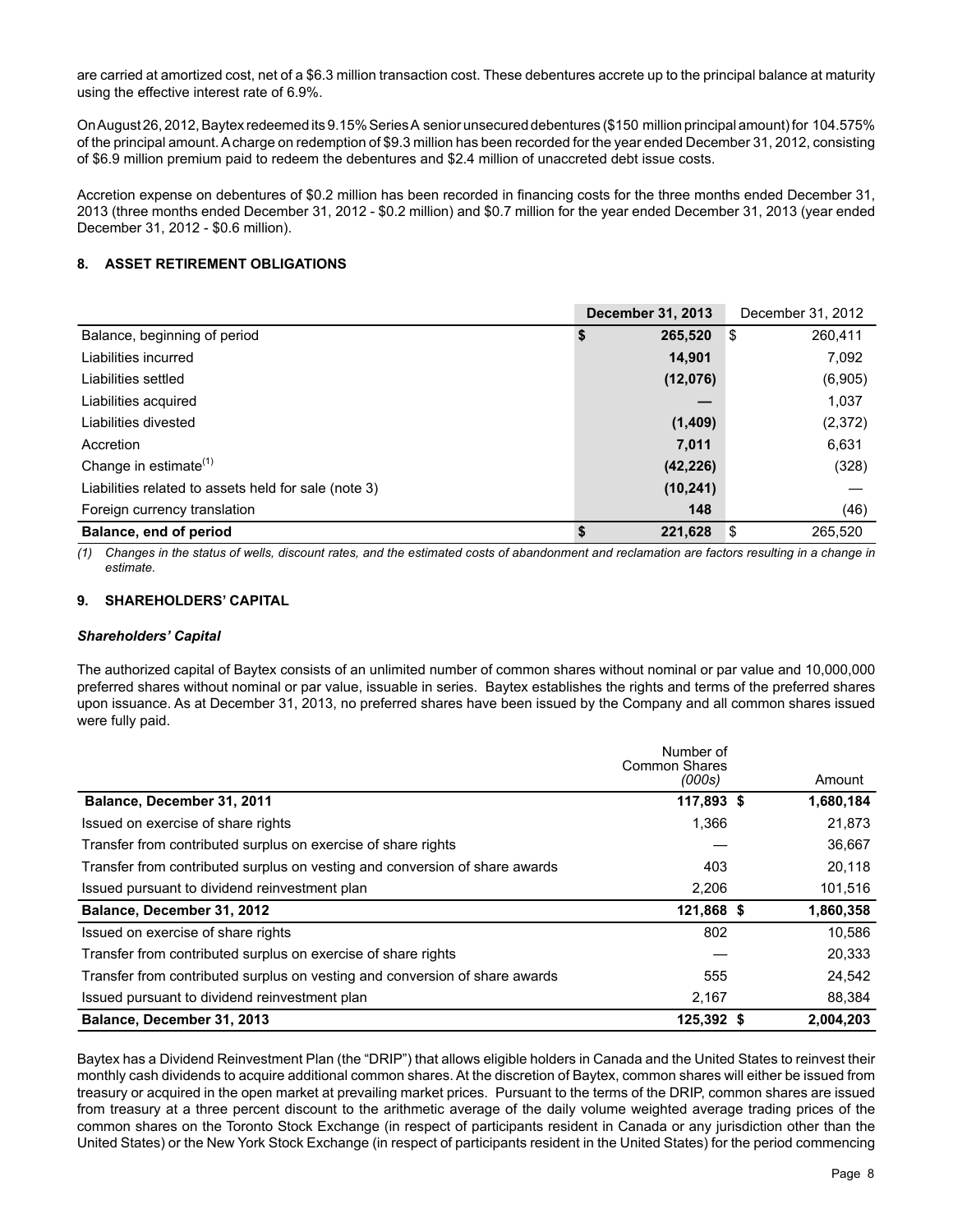on the second business day after the dividend record date and ending on the second business day immediately prior to the dividend payment date. Baytex reserves the right at any time to change or eliminate the discount on common shares acquired through the DRIP from treasury.

The holders of common shares may receive dividends as declared from time to time and are entitled to one vote per share at any meetings of the holders of common shares. All common shares rank among themselves equally and with regard to the Company's net assets in the event of termination or winding-up of the Company.

Monthly dividends of \$0.22 per common share were declared by the Company during the three months ended December 31, 2013 and 2012 for total dividends declared of \$82.6 million (\$59.5 million net of dividend reinvestment) and \$80.2 million (\$55.0 million net of dividend reinvestment), respectively. During the years ended December 31, 2013 and 2012, total dividends were declared of \$327.0 million (\$237.7 million net of dividend reinvestment) and \$317.1 million (\$215.2 million net of dividend reinvestment), respectively.

Subsequent to December 31, 2013, the Company announced that a monthly dividend in respect of January and February 2014 operations of \$0.22 per common share (\$27.7 million and \$27.7 million, respectively) will be payable on February 15, 2014 and March 14, 2014 to shareholders of record on January 31, 2014 and February 28, 2014, respectively.

## **10. EQUITY BASED PLANS**

## *Share Award Incentive Plan*

The Company has a full-value award plan (the "Share Award Incentive Plan") pursuant to which restricted awards and performance awards (collectively, "share awards") may be granted to the directors, officers and employees of the Company and its subsidiaries. The maximum number of common shares issuable under the Share Award Incentive Plan (and any other long-term incentive plans of the Company) shall not at any time exceed 3.3% (2012 - 10.0%) of the then-issued and outstanding common shares.

The Company recorded compensation expense related to the share awards of \$3.8 million for the three months ended December 31, 2013 (three months ended December 31, 2012 - \$7.0 million) and \$30.7 million for the year ended December 31, 2013 (year ended December 31, 2012 - \$33.8 million).

The fair value of share awards is determined at the date of grant using the closing price of the common shares and, for performance awards, an estimated payout multiplier. The amount of compensation expense is reduced by an estimated forfeiture rate, which has been estimated at a weighted average of 9.7% of outstanding share awards. Fluctuations in compensation expense may occur due to changes in estimating the outcome of the performance conditions. The estimated weighted average fair value for share awards at the measurement date is \$42.91 per restricted award and performance award granted during the year ended December 31, 2013 (year ended December 31, 2012 - \$50.22 per restricted award and performance award).

The number of share awards outstanding is detailed below:

|                                       | Number of<br>(000s) | Number of<br>restricted awards performance awards<br>(000s) | Number of<br>share awards<br>(000s) |
|---------------------------------------|---------------------|-------------------------------------------------------------|-------------------------------------|
| Balance, December 31, 2011            | 365                 | 229                                                         | 594                                 |
| Granted                               | 370                 | 306                                                         | 676                                 |
| Vested and converted to common shares | (133)               | (130)                                                       | (263)                               |
| Forfeited                             | (36)                | (17)                                                        | (53)                                |
| Balance, December 31, 2012            | 566                 | 388                                                         | 954                                 |
| Granted                               | 437                 | 374                                                         | 811                                 |
| Vested and converted to common shares | (215)               | (142)                                                       | (357)                               |
| Forfeited                             | (65)                | (40)                                                        | (105)                               |
| Balance, December 31, 2013            | 723                 | 580                                                         | 1,303                               |

## *Share Rights Plan*

As a result of the conversion of the legal structure of the Company's predecessor, Baytex Energy Trust (the "Trust"), from an income trust to a corporation at year-end 2010, Baytex adopted a Common Share Rights Incentive Plan (the "Share Rights Plan") to facilitate the exchange of the outstanding unit rights (granted under the Unit Rights Plan of the Trust) for share rights.

As a result of the adoption of the Share Award Incentive Plan (as described above) effective January 1, 2011, no grants have been made under the Share Rights Plan since December 31, 2010. The Share Rights Plan will remain in place until such time as all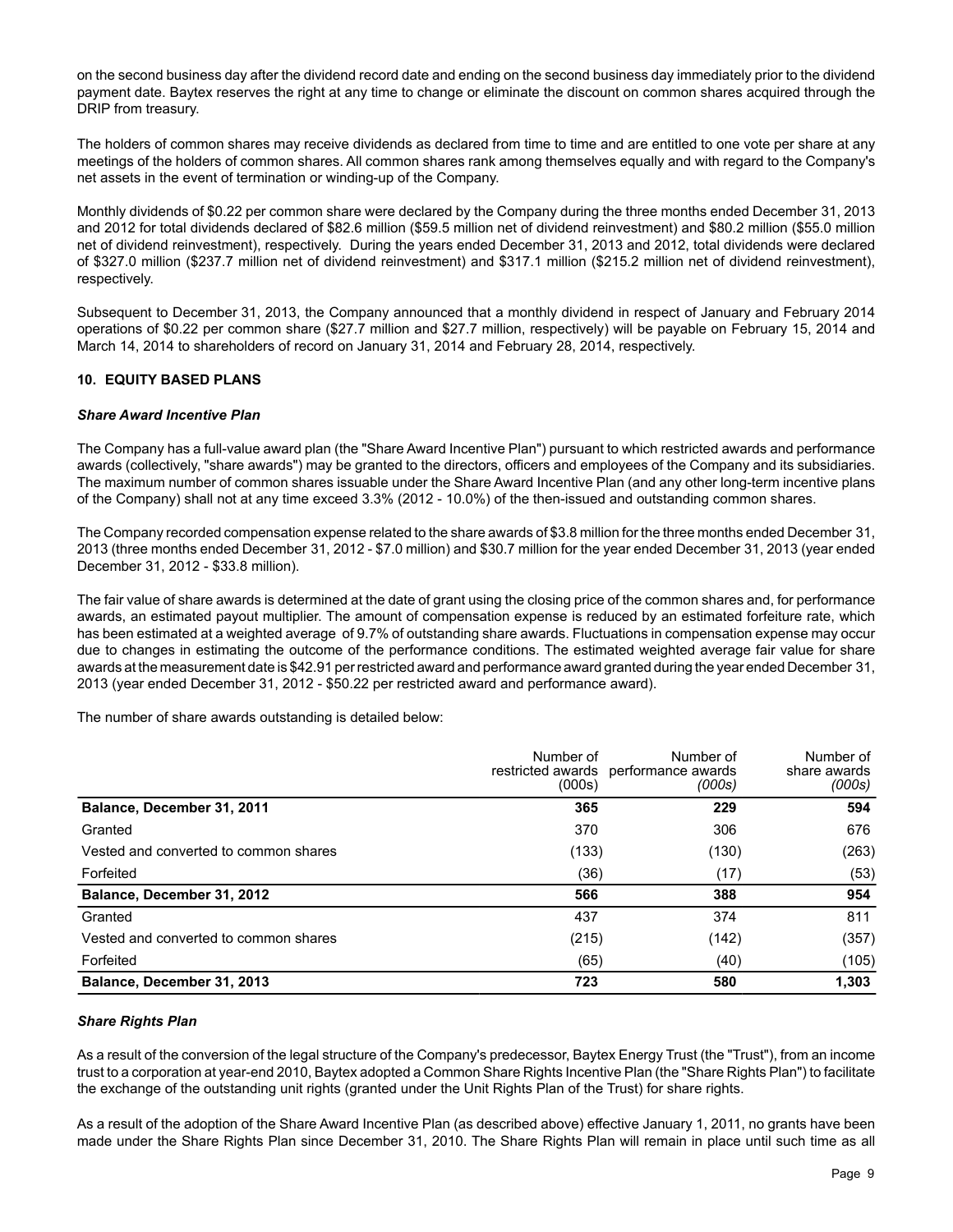outstanding share rights have been exercised, canceled or expired. Each share right entitles the holder thereof to acquire a common share upon payment of the exercise price, which may be reduced to account for future dividends (subject to certain performance criteria).

Baytex recorded compensation expense related to the share rights under the Share Rights Plan of \$1.0 million for the three months ended December 31, 2013 (three months ended December 31, 2012 - \$0.7 million) and \$1.6 million for the year ended December 31, 2013 (year ended December 31, 2012 - \$2.9 million). As at December 31, 2013, all outstanding share rights are fully expensed and exercisable.

The number of share rights outstanding and exercise prices are detailed below:

|                                           | Number of<br>share rights<br>(000s) |      | Weighted average<br>exercise price |
|-------------------------------------------|-------------------------------------|------|------------------------------------|
| Balance, December 31, 2011 <sup>(1)</sup> | 2,971                               | - 56 | 16.98                              |
| Exercised <sup>(2)</sup>                  | (1,366)                             |      | 16.01                              |
| Forfeited <sup>(1)</sup>                  | (80)                                |      | 21.27                              |
| Balance, December 31, 2012 <sup>(1)</sup> | $1,525$ \$                          |      | 16.79                              |
| Exercised $(2)$                           | (802)                               |      | 13.53                              |
| Forfeited <sup>(1)</sup>                  | (6)                                 |      | 27.77                              |
| Balance, December 31, 2013 <sup>(1)</sup> | 717                                 |      | 17.69                              |

*(1) Weighted average exercise price reflects the grant price less the reduction in exercise price for dividends and distributions.*

*(2) Weighted average exercise price includes rights exercised at both original grant prices and original grant prices reduced for dividends and distributions subsequent to grant date.*

The following table summarizes information about the share rights outstanding at December 31, 2013:

|                    | Exercise Prices Applying Original Grant Price                                  |                                                      | Exercise Prices Applying Original Grant Price Reduced for<br>Dividends and Distributions Subsequent to Grant Date |                                           |                                                                                |                                                      |      |                                                  |
|--------------------|--------------------------------------------------------------------------------|------------------------------------------------------|-------------------------------------------------------------------------------------------------------------------|-------------------------------------------|--------------------------------------------------------------------------------|------------------------------------------------------|------|--------------------------------------------------|
| PRICE RANGE        | <b>Number Outstanding</b><br>and Exercisable at<br>December 31, 2013<br>(000s) | <b>Weighted Average</b><br>Remaining Term<br>(years) |                                                                                                                   | Weighted Average<br><b>Exercise Price</b> | <b>Number Outstanding</b><br>and Exercisable at<br>December 31, 2013<br>(000s) | <b>Weighted Average</b><br>Remaining Term<br>(years) |      | <b>Weighted Average</b><br><b>Exercise Price</b> |
| \$1.38 to \$8.75   |                                                                                |                                                      | - 35                                                                                                              | --                                        | 6                                                                              | 0.3                                                  | - \$ | 2.59                                             |
| \$8.76 to \$16.25  | 5                                                                              | 0.2                                                  |                                                                                                                   | 12.46                                     | 114                                                                            | 0.6                                                  |      | 12.03                                            |
| \$16,26 to \$23,75 | 119                                                                            | 0.6                                                  |                                                                                                                   | 22.46                                     | 537                                                                            | 0.9                                                  |      | 17.78                                            |
| \$23.76 to \$31.25 | 558                                                                            | 0.9                                                  |                                                                                                                   | 27.72                                     | 47                                                                             | 1.3                                                  |      | 27.77                                            |
| \$31.26 to \$38.75 | 33                                                                             | 1.6                                                  |                                                                                                                   | 34.62                                     | 12                                                                             | 1.4                                                  |      | 33.38                                            |
| \$38.76 to \$47.72 |                                                                                | 2.0                                                  |                                                                                                                   | 45.97                                     |                                                                                | 2.0                                                  |      | 39.99                                            |
| \$1,38 to \$47.72  | 717                                                                            | 0.9                                                  | - \$                                                                                                              | 27.11                                     | 717                                                                            | 0.9                                                  | - \$ | 17.69                                            |

### **11. NET INCOME PER SHARE**

Baytex calculates basic income per share based on the net income attributable to shareholders and a weighted average number of shares outstanding during the period. Diluted income per share amounts reflect the potential dilution that could occur if share awards were converted and share rights were exercised. The treasury stock method is used to determine the dilutive effect of share awards and share rights whereby the potential conversion of share awards, the estimated proceeds from the exercise of share rights and the amount of compensation expense, if any, attributed to future services not yet recognized, are assumed to be used to purchase common shares at the average market price during the periods.

|                                 | <b>Three Months Ended December 31</b> |                                   |   |                                |   |            |  |                            |    |                         |
|---------------------------------|---------------------------------------|-----------------------------------|---|--------------------------------|---|------------|--|----------------------------|----|-------------------------|
|                                 | 2013                                  |                                   |   |                                |   | 2012       |  |                            |    |                         |
|                                 | Net income                            | <b>Common</b><br>shares<br>(000s) |   | <b>Net income</b><br>per share |   | Net income |  | Common<br>shares<br>(000s) |    | Net income<br>per share |
| Net income - basic              | \$<br>31,173                          | 125,029                           | S | 0.26                           | S | 31.620     |  | 121.397                    | S  | 0.26                    |
| Dilutive effect of share awards |                                       | 1,086                             |   |                                |   |            |  | 804                        |    |                         |
| Dilutive effect of share rights |                                       | 338                               |   | –                              |   |            |  | 694                        |    |                         |
| Net income - diluted            | 31,173                                | 126,453                           |   | 0.25                           |   | 31.620     |  | 122.895                    | \$ | 0.26                    |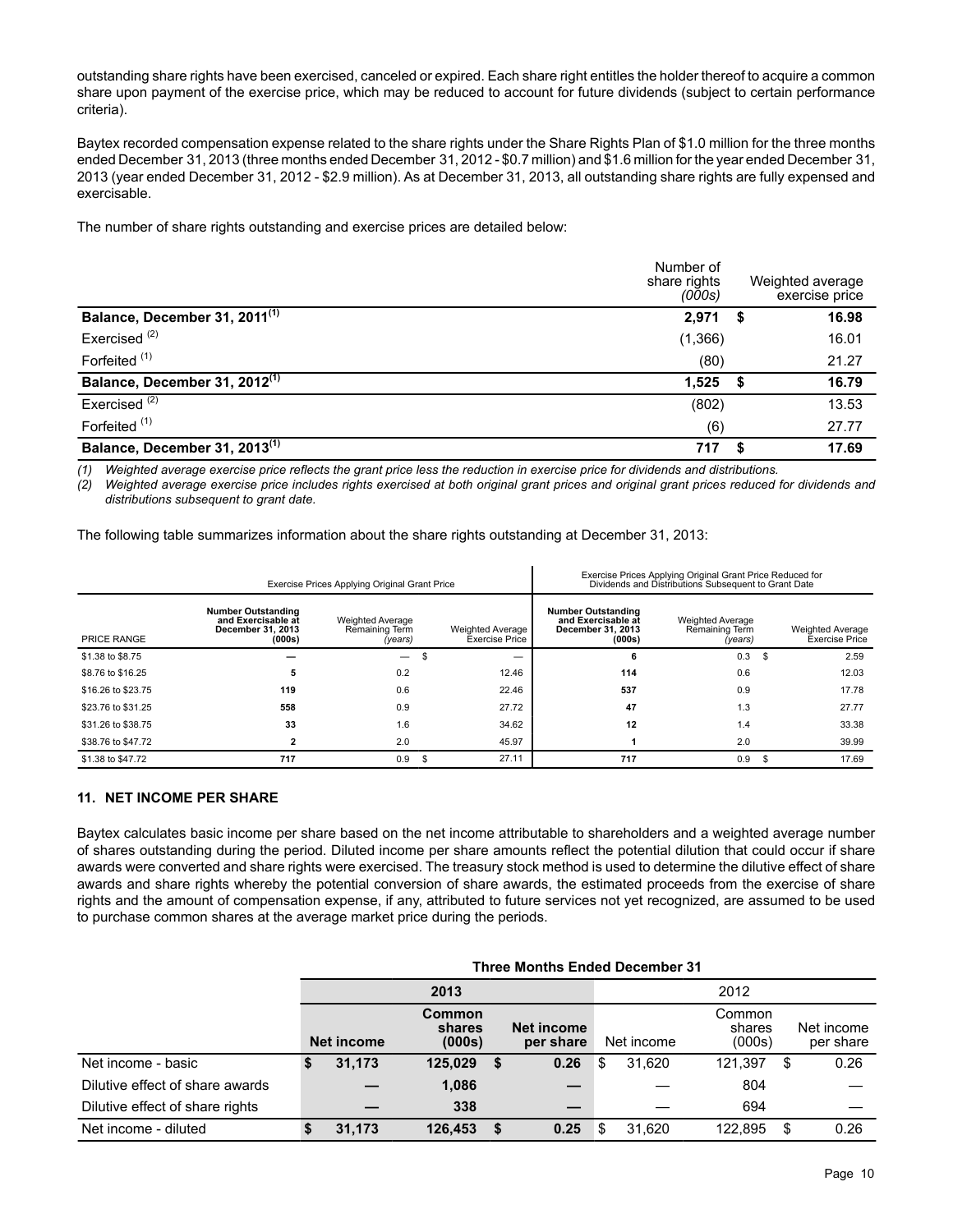|                                 | <b>Years Ended December 31</b> |                            |                         |      |            |                            |  |                         |  |
|---------------------------------|--------------------------------|----------------------------|-------------------------|------|------------|----------------------------|--|-------------------------|--|
|                                 |                                | 2013                       | 2012                    |      |            |                            |  |                         |  |
|                                 | Net income                     | Common<br>shares<br>(000s) | Net income<br>per share |      | Net income | Common<br>shares<br>(000s) |  | Net income<br>per share |  |
| Net income - basic              | 164.845                        | 123,749 \$                 | 1.33                    | ا \$ | 258.631    | 119.959 \$                 |  | 2.16                    |  |
| Dilutive effect of share awards |                                | 1,180                      |                         |      |            | 1,117                      |  |                         |  |
| Dilutive effect of share rights |                                | 465                        |                         |      |            | 747                        |  |                         |  |
| Net income - diluted            | 164.845                        | 125.394 \$                 | 1.32                    | ՝ Տ  | 258.631    | 121.823 \$                 |  | 2.12                    |  |

# **12. INCOME TAXES**

The provision for income taxes has been computed as follows:

|                                                                                      | <b>Years Ended December 31</b> |    |         |
|--------------------------------------------------------------------------------------|--------------------------------|----|---------|
|                                                                                      | 2013                           |    | 2012    |
| Net income before income taxes                                                       | 217,647                        | \$ | 376.391 |
| Expected income taxes at the statutory rate of 25.46% (2012 – 25.51%) <sup>(1)</sup> | 55,413                         |    | 96.017  |
| Increase (decrease) in income taxes resulting from:                                  |                                |    |         |
| Share-based compensation                                                             | 8,233                          |    | 9,357   |
| Effect of rate adjustments for foreign jurisdictions                                 | (4,685)                        |    | 20.742  |
| Effect of change in opening tax pool balances                                        | (22)                           |    | (8,025) |
| Remeasurement of deferred tax assets                                                 | (6, 419)                       |    |         |
| Other                                                                                | 282                            |    | (331)   |
| Income tax expense                                                                   | 52,802                         | -S | 117.760 |

*(1) The change in statutory rate is mainly related to changes in the provincial apportionment of income.*

# **13. REVENUES**

|                                    | Three Months Ended December 31 |           |              |    | Years Ended December 31 |   |            |  |
|------------------------------------|--------------------------------|-----------|--------------|----|-------------------------|---|------------|--|
|                                    |                                | 2013      | 2012         |    | 2013                    |   | 2012       |  |
| Petroleum and natural gas revenues |                                | 329.947   | 290.866<br>S |    | 1,363,874               | S | 1,215,606  |  |
| Royalty charges                    |                                | (61, 365) | (47, 763)    |    | (252, 049)              |   | (194, 535) |  |
| Royalty income                     |                                | 765       | 1.229        |    | 3.585                   |   | 3,878      |  |
| Revenues, net of royalties         | J                              | 269,347   | 244.332<br>S | -S | 1,115,410               | S | 1,024,949  |  |

# **14. FINANCING COSTS**

|                                           |        | Three Months Ended December 31 |      |        | <b>Years Ended December 31</b> |        |
|-------------------------------------------|--------|--------------------------------|------|--------|--------------------------------|--------|
|                                           | 2013   | 2012                           |      | 2013   |                                | 2012   |
| Bank loan and other                       | 2,775  | 2,902<br>8                     | - \$ | 10,139 | - \$                           | 11,074 |
| Long-term debt                            | 7,797  | 7.642                          |      | 30,945 |                                | 28,623 |
| Accretion on asset retirement obligations | 1,844  | 1,689                          |      | 7,011  |                                | 6,631  |
| Debt financing costs                      | 61     | 3                              |      | 2.240  |                                | 863    |
| Financing costs                           | 12,477 | 12,236<br>\$.                  |      | 50,335 | -S                             | 47.191 |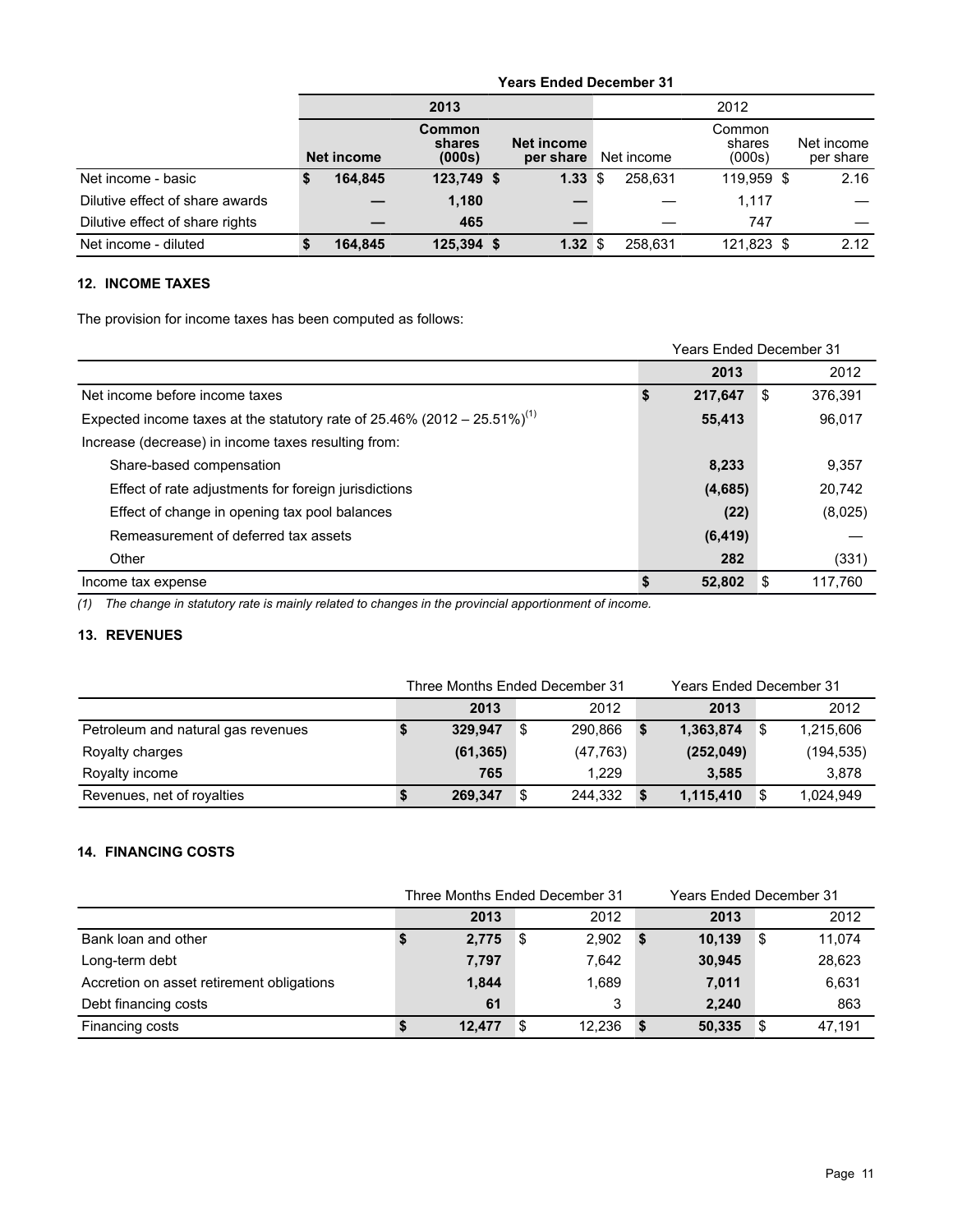#### **15. SUPPLEMENTAL INFORMATION**

## *Foreign Exchange*

|                                         | Three Months Ended December 31 |               |  | <b>Years Ended December 31</b> |  |         |
|-----------------------------------------|--------------------------------|---------------|--|--------------------------------|--|---------|
|                                         | 2013                           | 2012          |  | 2013                           |  | 2012    |
| Unrealized foreign exchange loss (gain) | 5.122                          | 1,701<br>- \$ |  | 9,828                          |  | (1,533) |
| Realized foreign exchange (gain)        | (2, 293)                       | (2,204)       |  | (5,922)                        |  | (3,206) |
| Foreign exchange loss (gain)            | 2,829                          | (503)         |  | 3.906                          |  | (4,739) |

## **16. FINANCIAL INSTRUMENTS AND RISK MANAGEMENT**

#### **Foreign Currency Risk**

At December 31, 2013, the Company had in place the following currency derivative contracts:

| Type                         | Period                     | Amount per month  | Sales Price Reference |        |
|------------------------------|----------------------------|-------------------|-----------------------|--------|
| Monthly average rate forward | January to June 2014       | US\$ 1.00 million | 1.0957                | (1)    |
| Monthly forward spot sale    | January to June 2014       | US\$ 3.00 million | 1.0924                | (2)    |
| Monthly average collar       | January to December 2014   | US\$ 1.00 million | $1.0300 - 1.0600$     | (1)    |
| Monthly average rate forward | January to December 2014   | US\$ 2.00 million | 1.0388                | (2)    |
| Monthly forward spot sale    | January to December 2014   | US\$ 8.50 million | 1.0457                | (2)    |
| Monthly average collar       | January to December 2014   | US\$ 0.50 million | $1.0350 - 1.1100$     | (1)(3) |
| Monthly average collar       | January to December 2014   | US\$ 0.50 million | $1.0375 - 1.1100$     | (1)(3) |
| Monthly average collar       | January to December 2014   | US\$ 1.00 million | $1.0400 - 1.1100$     | (1)(3) |
| Monthly average collar       | January to December 2014   | US\$ 1.00 million | $1.0430 - 1.1100$     | (1)(3) |
| Monthly average collar       | January to December 2014   | US\$ 1.00 million | $1.0450 - 1.1100$     | (1)(3) |
| Monthly average collar       | January to December 2014   | US\$ 1.50 million | $1.0500 - 1.1100$     | (1)(3) |
| Monthly average collar       | January to December 2014   | US\$ 0.50 million | $1.0550 - 1.1100$     | (1)(3) |
| Monthly average collar       | January to December 2014   | US\$ 0.50 million | $1.0575 - 1.1100$     | (1)(3) |
| Monthly average collar       | January to December 2014   | US\$ 0.50 million | $1.0650 - 1.1100$     | (1)(3) |
| Sold call option             | July to December 2014      | US\$ 6.00 million | 1.0500                | (1)(4) |
| Sold call option             | July to December 2014      | US\$ 4.00 million | 1.0520                | (1)(4) |
| Sold call option             | July 2014 to December 2015 | US\$ 1.00 million | 1.0750                | (1)(4) |
| Sold call option             | July 2014 to December 2015 | US\$ 1.50 million | 1.0800                | (1)(4) |
| Sold call option             | July 2014 to December 2015 | US\$ 1.50 million | 1.0900                | (1)(4) |

*(1) Actual contract rate (CAD/USD).*

*(2) Based on the weighted average contract rates (CAD/USD).* 

*(3) Monthly sales price above the upper end of the price collar will result in settlement at the lower end of the price collar.*

*(4) Counterparty has the option to enter into a monthly average rate forward for the periods, amounts per month and sales prices noted.*

The carrying amounts of the Company's U.S. dollar denominated monetary assets and liabilities at the reporting date are as follows:

|                         | Assets             |                       | Liabilities              |                   |  |  |  |
|-------------------------|--------------------|-----------------------|--------------------------|-------------------|--|--|--|
|                         | December 31, 2013  | ¶ December 31, 2012 ⊺ | <b>December 31, 2013</b> | December 31, 2012 |  |  |  |
| U.S. dollar denominated | <b>US\$102.367</b> | US\$124,048           | <b>US\$194.924</b>       | US\$201.980       |  |  |  |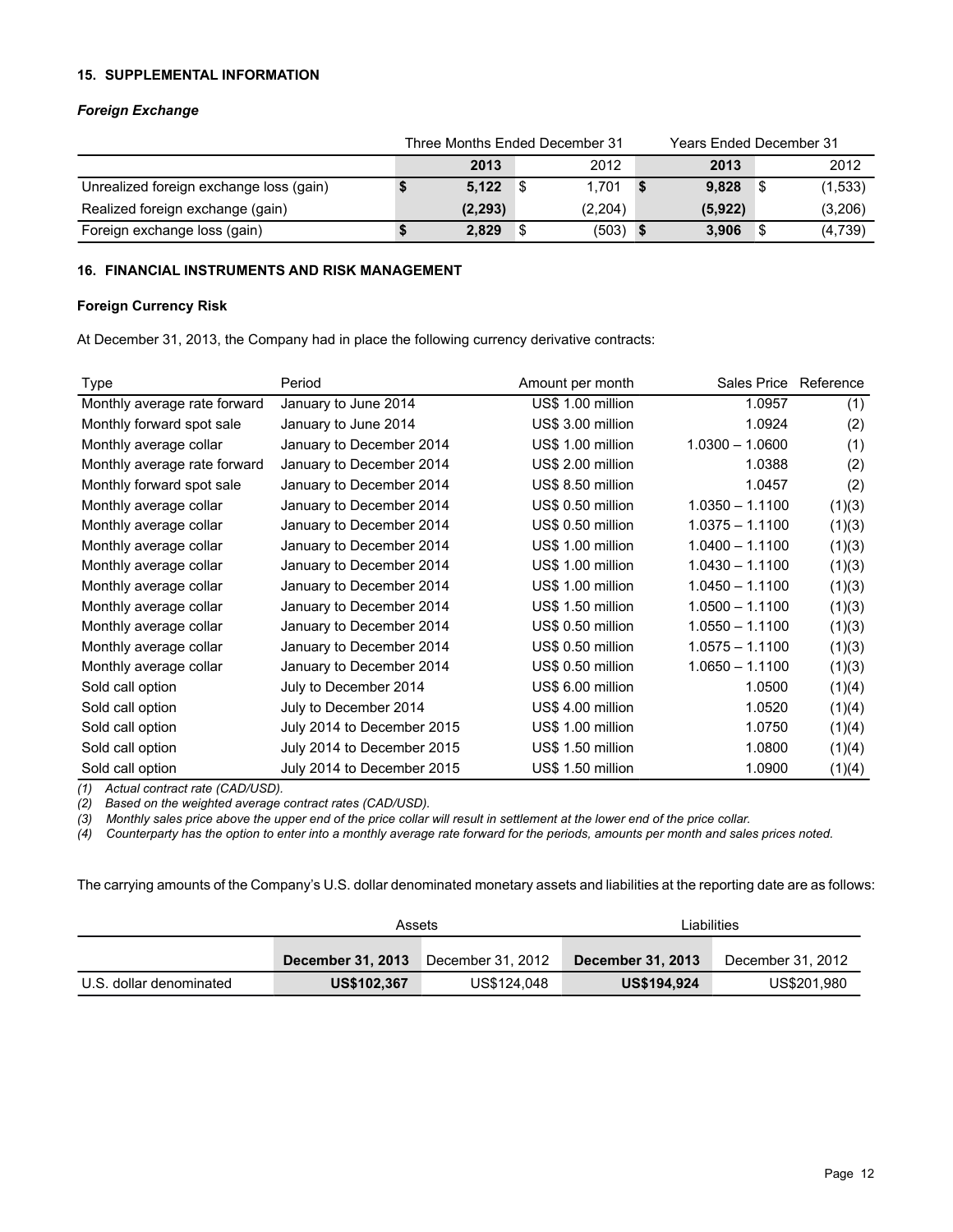### **Interest Rate Risk**

As at December 31, 2013, Baytex had the following interest rate swap financial derivative contracts:

| Type                                  | Period                       | Notional Principal Amount Fixed interest rate |       | Floating rate index |
|---------------------------------------|------------------------------|-----------------------------------------------|-------|---------------------|
| Swap - pay fixed, receive<br>floating | January to September<br>2014 | US\$90.0 million                              | 4.06% | 3-month LIBOR       |
| Swap – pay fixed, receive<br>floating | January to September<br>2014 | US\$90.0 million                              | 4.39% | 3-month LIBOR       |

# **Commodity Price Risk**

Baytex monitors and, when appropriate, utilizes financial derivative contracts or physical delivery contracts to manage the risk associated with changes in commodity prices. The use of derivative instruments is governed under formal policies and is subject to limits established by the Board of Directors of Baytex. Under the Company's risk management policy, financial derivatives are not to be used for speculative purposes.

#### *Financial Derivative Contracts*

At December 31, 2013, Baytex had the following financial derivative contracts:

| Oil                                          | Period                    | Volume       | $Price/Unit^{(1)}$ | Index      |
|----------------------------------------------|---------------------------|--------------|--------------------|------------|
| Fixed - Sell                                 | January to March 2014     | 15,000 bbl/d | US\$100.04         | <b>WTI</b> |
| Fixed - Sell                                 | January to June 2014      | 2,750 bbl/d  | US\$100.27         | WTI        |
| Fixed - Sell                                 | January to September 2014 | 1.000 bbl/d  | <b>US\$97.98</b>   | WTI        |
| Fixed - Sell                                 | January to December 2014  | 3,500 bbl/d  | US\$95.43          | WTI        |
| Fixed - Buy                                  | January to December 2014  | 380 bbl/d    | US\$101.06         | WTI        |
| Fixed - Sell                                 | April to June 2014        | 6.000 bbl/d  | US\$99.96          | <b>WTI</b> |
| Basis swap                                   | January to December 2014  | 2,000 bbl/d  | WTI less US\$22.90 | <b>WCS</b> |
| Sold call option <sup><math>(2)</math></sup> | April to December 2014    | 1.000 bbl/d  | <b>US\$96.50</b>   | <b>WTI</b> |
| Sold call option $(2)$                       | April to December 2014    | 2.000 bbl/d  | US\$98.00          | <b>WTI</b> |
| Sold call option $(2)$                       | April to September 2014   | 2.000 bbl/d  | US\$100.00         | <b>WTI</b> |
| Fixed - Sell                                 | July to September 2014    | 3,500 bbl/d  | <b>US\$99.57</b>   | WTI        |
| Fixed - Sell                                 | July to December 2014     | 3.000 bbl/d  | US\$95.40          | <b>WTI</b> |
| Sold call option $(2)$                       | July 2014 to June 2015    | 2,000 bbl/d  | US\$94.00          | WTI        |

*(1) Based on the weighted average price/unit for the remainder of the contract.*

*(2) Counterparty has the option to enter into a fixed sell for the periods, volumes and prices noted.*

| Natural Gas      | Period                      | Volume          | $Price/Unit^{(1)}$   | Index        |
|------------------|-----------------------------|-----------------|----------------------|--------------|
| Price collar     | January to March 2014       | 10.000 mmBtu/d  | US\$4.00 - US\$4.50  | <b>NYMEX</b> |
| Price collar     | January to March 2014       | 2,500 mmBtu/d   | $US$4.20 - US$4.60$  | <b>NYMEX</b> |
| Basis swap       | January to March 2014       | 15,000 mmBtu/d  | NYMEX less US\$0.363 | <b>AECO</b>  |
| Fixed - Sell     | January to March 2014       | 5.000 mmBtu/d   | <b>US\$4.08</b>      | <b>NYMEX</b> |
| Fixed – Sell     | January to October 2014     | 3.250 mmBtu/d   | US\$4.20             | <b>NYMEX</b> |
| Fixed – Sell     | January to December 2014    | $2.000$ mmBtu/d | US\$4.45             | <b>NYMEX</b> |
| Sold call option | April to October 2014       | 5.000 mmBtu/d   | US\$3.90             | <b>NYMEX</b> |
| Fixed - Sell     | April to October 2014       | $2,500$ mmBtu/d | US\$4.18             | <b>NYMEX</b> |
| Fixed – Sell     | April 2014 to March 2015    | 10.000 mmBtu/d  | US\$4.08             | <b>NYMEX</b> |
| Fixed – Sell     | November 2014 to March 2015 | 5,000 mmBtu/d   | US\$4.36             | <b>NYMEX</b> |

*(1) Based on the weighted average price/unit for the remainder of the contract.*